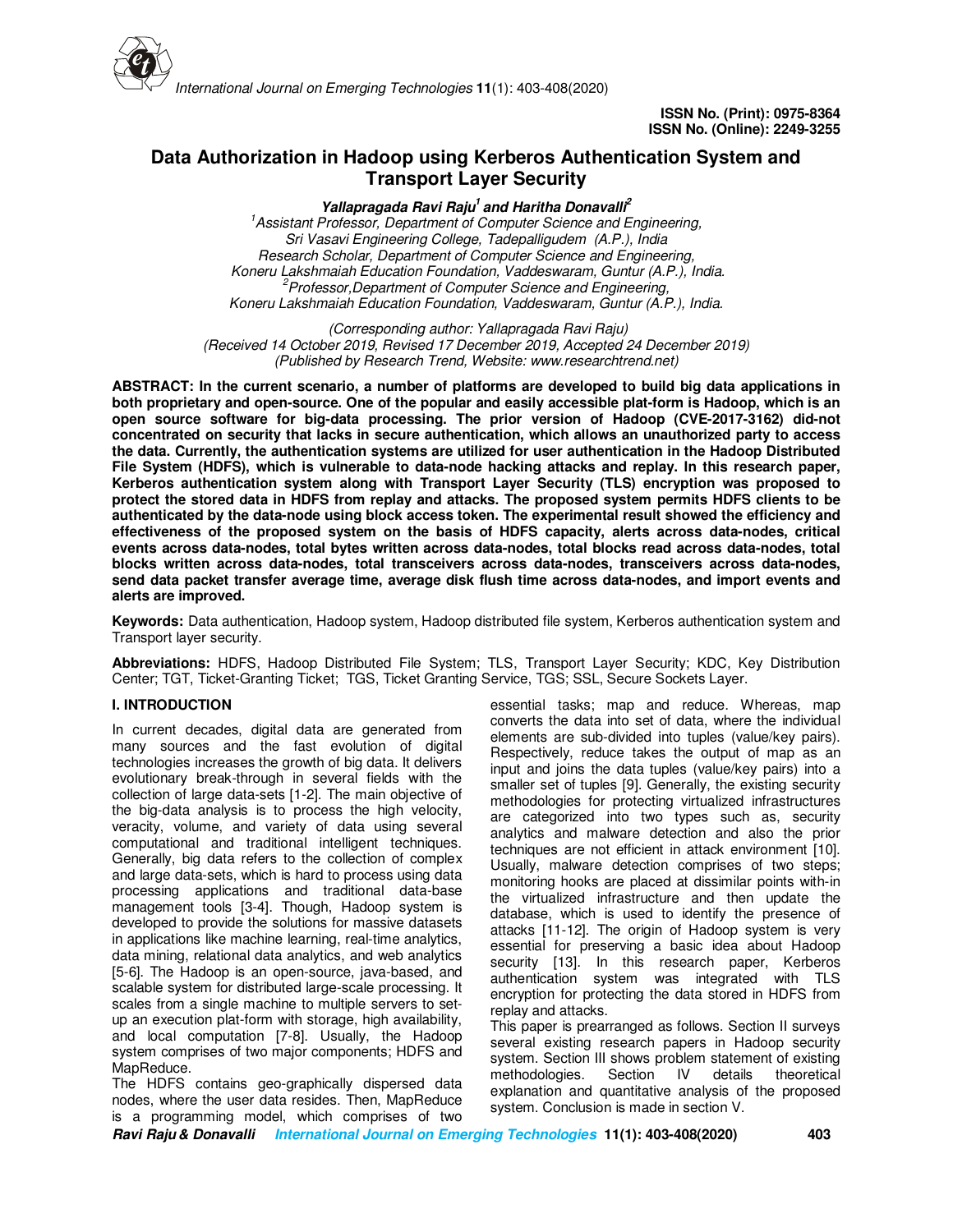## **II. LITERATURE REVIEW**

Many new approaches are developed by the researchers in Hadoop security system. In this segment, a brief evaluation of a few essential contributions to the existing literature papers are presented.

Jeong and Kim (2015) developed a new authentication approach: token based authentication in HDFS for protecting the sensitive data from impersonation and replay attacks. Here, the developed approach permits HDFS clients to be authenticated by the data node using block access token. Usually, the existing HDFS authentication protocols adopts only public key exchange methodologies, but the developed approach established hash chain of keys for HDFS authentication. In the experimental section, the developed approach performance was evaluated in light of area efficiency, communication power and computing power. In this paper, an external encryption algorithm was required to protect the privacy of enterprise and personal data stored in HDFS [14].

Jeong *et al.*, (2016) presented a new protocol for public key encryption on the basis of hash chain approach instead of using the key exchange approaches. In the developed protocol, HDFS blocks in the data nodes were accessed by using a valid block-access token. In the experimental phase, the developed protocol performance was evaluated by means of area efficiency, communication power, and computational power. Related to other conventional HDFS systems, the developed protocol delivers better performance. The way to protect user privacy in HDFS data contains personally identifiable information within the organization, which was further needed to be studied in this research paper [15].

Win *et al.*, (2017) developed a new methodology for big data security. In this research paper, user application logs and network logs were collected from the guest virtual machines, which were stored in the HDFS. Then, Map-Reduce parser and graph based event correlations were applied to extract the attack features. Besides, determine the presence of attack using logistic regression and belief propagation approaches. Here, logistic regression method was used to calculate the conditional probability attacks on the basis of input attributes and belief propagation approach was used to evaluate the existence of attacks. The experimental result shows the efficiency and effectiveness of the developed methodology on the basis of communication and computational power. Though, the developed methodology provides insecure data sharing in the condition of maximum overhead [16].

Johri *et al.*, (2018) presented two applications that disseminates cryptography between the MapReduce jobs. The first application was encrypting the input data, which were resides in HDFS and the second application was managing the decryption of encrypted data. The experimental result shows the comparison between the two cryptographic algorithms. As data was encrypted in HDFS, the developed system does not worry about where the data resided. Privacy-preserving in Hadoop provides an option to securely access and manage the data that was cost-effective and scalable. Additionally, password-based encryption was used to decrease the overhead of key management. It could be only implemented in multi node Hadoop setup with larger files and more cryptography algorithms [17].

Shetty *et al.*, (2019) developed a multi-layer policybased access control approach for Hadoop eco-system that depends on the concept of role-based access control system. The developed approach effectively prevents the un-authorized access for cluster resources and inflicts access control for data-owners. Still, the developed approach needs to improve the role-based access control system for dynamic permission management, securing the web communication channels, multiple applications under one eco-system, integrating with native portable operating system interface permissions, and real-time activity monitoring of all users [18].

# **III. PROBLEMS IN HADOOP SYSTEM**

This section describes the problems faced by the users in Hadoop security and authentication and also detailed the solutions to the described problems.

– Unsecure network transport.

– In a few circumstances, authorized persons are not allowed to access sensitive data.

– User verification is necessary for map reduce code execution, because sometimes malicious users can also submit a job.

– No message-level security.

**Research Gap:** To address the above-mentioned concerns and also to improve the data security in Hadoop system, the following points needed to be considered.

– Need to protect the data (both at transit and rest state) using an encryption method.

– Ensure that authorized Hadoop users is only accessing the data.

– Ensure that data-access history for all users are recorded on the basis of compliance regulations.

## **IV. PROPOSED SYSTEM**

The proposed Hadoop security system consists of four phases; enable Hadoop security utilizing Kerberos, select HDFS service, select category: security, and enable data transfer encryption by applying TLS. The workflow of the proposed Hadoop security system is graphically denoted in Fig. 1.



**Fig. 1.** Work flow of proposed Hadoop security system.

### *A. Kerberos authentication system*

In the proposed system, enable the Hadoop security<br>using Kerberos authentication system. This using Kerberos authentication system. This authentication system uses conventional shared secret cryptography for preventing or securing the data packets from replay attacks and eaves-dropping. The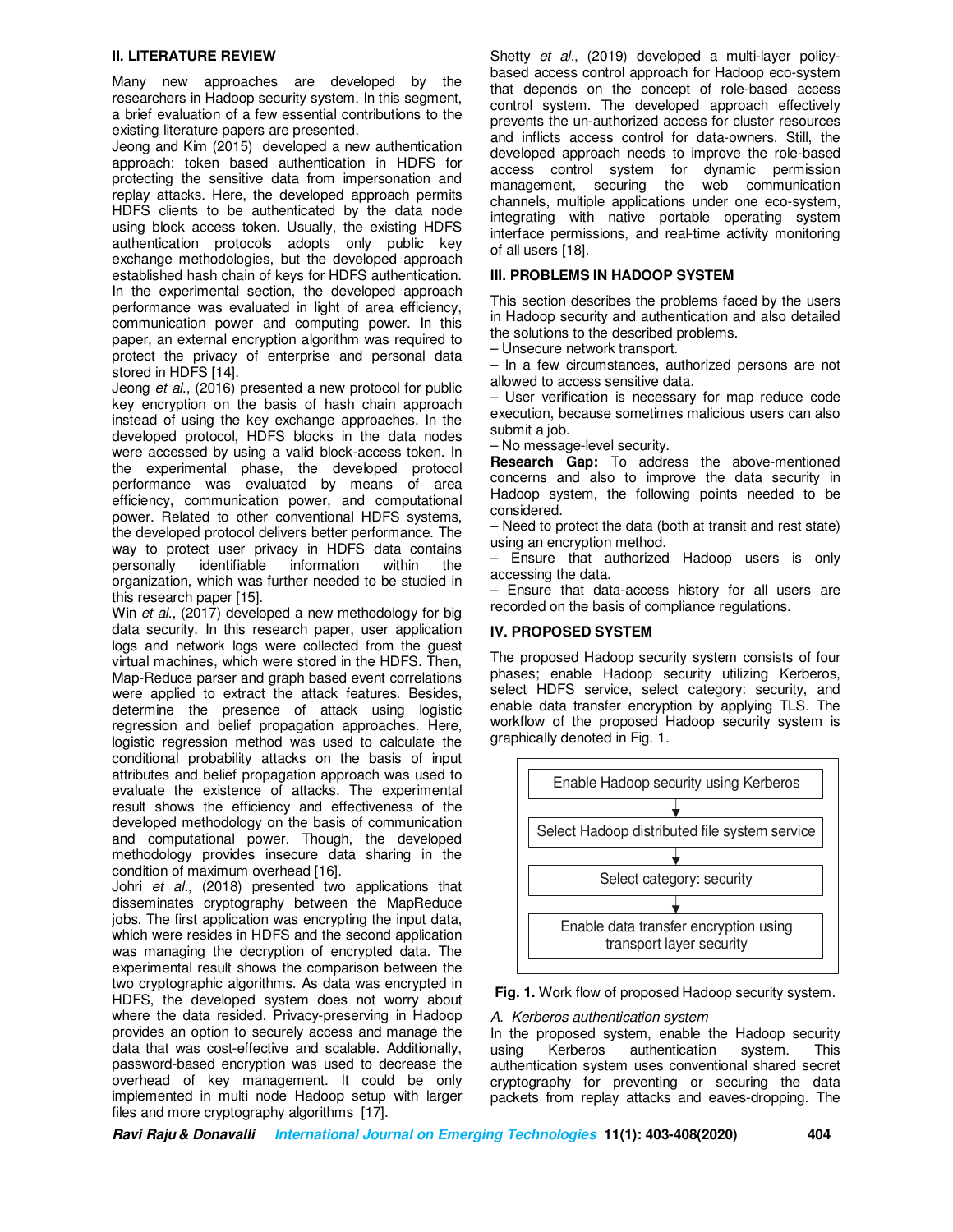basic steps involved in Kerberos environment are listed below:

**Case I:** Client request an authentication ticket from Key Distribution Center (KDC).

– Initially, KDC validates the authorization and then it provides the session key and Ticket-Granting Ticket (TGT) to the authorized person.

– Here, the TGT is encrypted by utilizing the Ticket Granting Service (TGS) secret key.

– Finally, the client stores the TGT. If it expires, the local session manager will request for another TGT.

**Case II:** Client request to access other resource or service on the network.

– Initially, client sends the current TGT to the TGS using service principal name.

– Then, KDC validates the user TGT for accessing the service.

– TGS sends session key to the client.

– Finally, the client sends session key to the service for accessing other resource or service on the network.

The Kerberos authentication system allows only the authorized users of HDFS for accessing and transferring the files among different nodes. The general block diagram of Kerberos authentication system is given in Fig. 2.



**Fig. 2.** General block diagram of Kerberos authentication system.

#### *B. Hadoop distributed file system*

The HDFS is a data storage system, which is mainly used in Hadoop based applications. Usually, the HDFS splits the large input data into small parts that are handled or managed by dissimilar machines in the cluster, which is given in the Fig. 3. In addition, the HDFS utilized data-node and named-node architectures to implement a distributed file system that delivers high performance data access across highly scalable Hadoop clusters.



**Fig. 3.** Data distribution across nodes at load time.

The major components in HDFS are; name-node, datanode, secondary name-node, data replication, and rack awareness. The detailed explanation about the HDFS components are described below. Fig. 4 denotes the graphical representation of HDFS.



**Fig. 4.** General architecture of HDFS.

**(a) Name-node:** In HDFS architecture, name-node is a master-node that manages and handles the blocks present in the data-nodes. The major two operations of name-node are; control access to the files by the client and managing the file system namespace. The namenode also records the meta-data of all files stored in the clusters, for instance, permissions, location of stored blocks, file size, hierarchy, etc.

**(b) Data-node:** The data-node is commodity hardware in HDFS architecture that comprises of data-node software and Linux/GNU operating system in a cluster. As per the client request, the data-node performs read and write operations in the file system. The data-nodes also performs the operations like replication, creation and deletion on the basis of name-node instructions.

**(c) Secondary name-node:** The major role of secondary name-node in HDFS architecture is to merge the editlog and FSImage that helps to reduce the system memory space.

**(d) Data replication:** The replication management in HDFS architecture delivers a reliable way to store an enormous amount of data in a distributed environment as data-blocks. The data-blocks are also simulated to deliver fault tolerance in HDFS. The default replication factor in HDFS is three, which is configurable.

**(e) Rack awareness:** In Hadoop system, rack awareness is the concept of selecting the data-nodes on the basis of rack information. The rack awareness is essential to enhance the cluster performance, to improve the network band-width, and data reliability and availability.

### *C. Transport layer security*

In this sub-section, TLS is applied for enabling the data transfer encryption. TLS is a protocol that delivers data integrity and privacy between the two communication applications. Currently, TLS is widely used as a security protocol in web browsers for secure file transfer, voice over internet protocol, instant messaging, etc. The TLS protocol is developed from the Netscape's Secure Sockets Layer (SSL) protocol. Compared to SSL, TLS is a more effective and secure protocol for key material generation, and message authentication.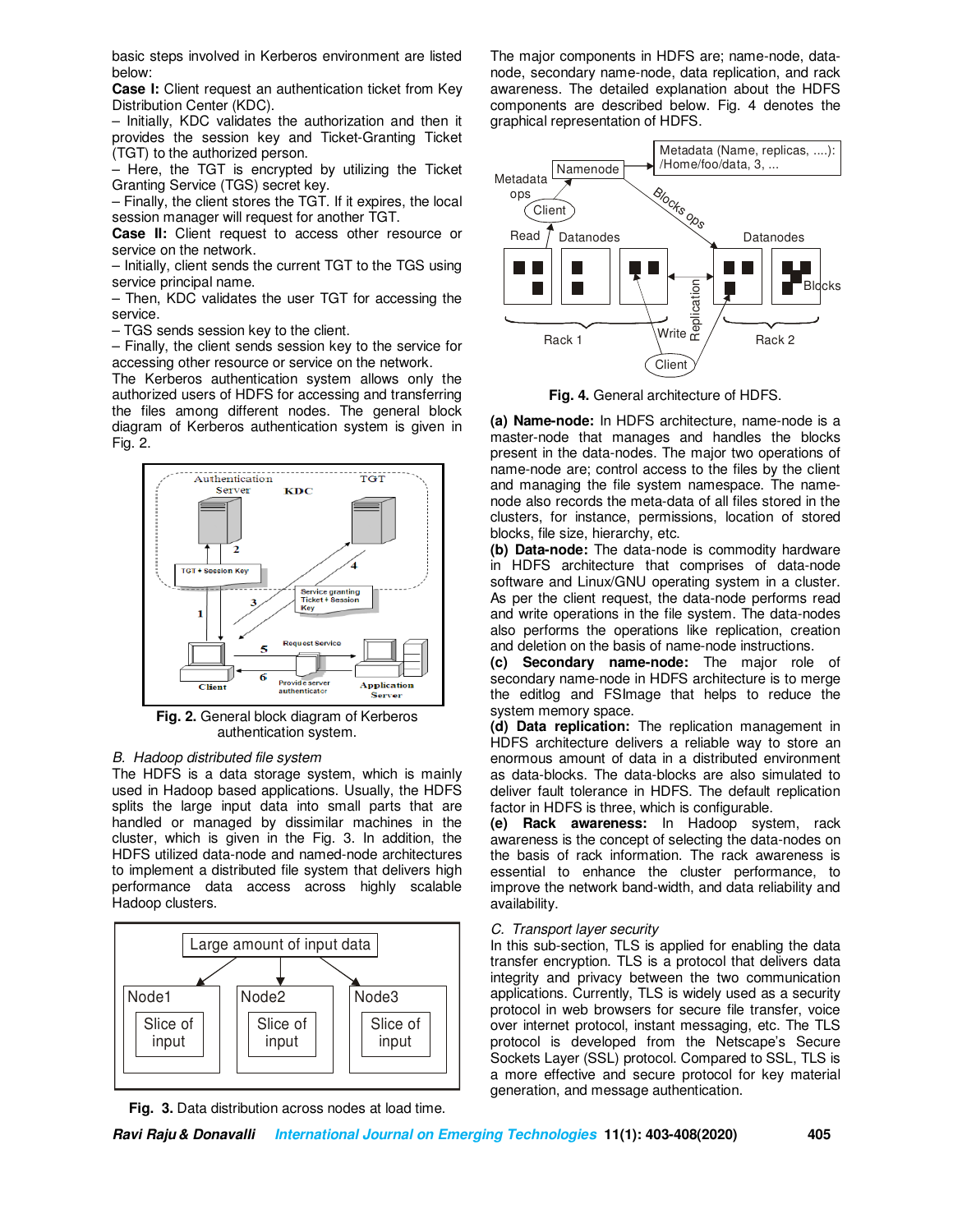Generally, the TLS comprises of two layers (TLS handshake protocol and TLS record protocol) based on the protocol specification.

The handshake protocol allows the client and server to authenticate each other and also used as a cryptographic keys and encryption algorithm for data exchange. Besides, the record protocol delivers connection security between the communication applications. The TLS record protocol should be on top of a transport layer and the standard specifies for four higher-level protocols are represented in Fig. 5.

| Handshake<br>protocol      | Change<br>cipher spec<br>protocol | Application<br>data<br>protocol | Alert<br>protocol |  |
|----------------------------|-----------------------------------|---------------------------------|-------------------|--|
| <b>TLS Record Protocol</b> |                                   |                                 |                   |  |
| TCP/IP                     |                                   |                                 |                   |  |

**Fig. 5.** TLS record layers.

*D. Quantitative evaluation* 

The proposed system was simulated by using Hadoop cloudera 5.13 with 3.5 GHz Intel i5 processor, 4 GB RAM and 1 TB hard disc. In addition, a few existing hadoop systems available in the market are represented in Table 1.

**Table 1: Existing hadoop system.**

| Hadoop system  |                              |  |
|----------------|------------------------------|--|
| CVE-2018-11767 | Hadoop 2.7.5 to 2.9.1        |  |
| CVE-2018-11766 | Apache hadoop 2.7.4 to 2.7.6 |  |
| CVE-2017-7669  | Apache hadoop 2.8.0          |  |
| CVE-2017-3162  | Apache hadoop before 2.7.0   |  |
| CVE-2017-3161  | Apache hadoop before 2.7.0   |  |
| CVE-2017-15713 | Apache hadoop 3.0.0          |  |

The performance of the proposed system was evaluated in light of HDFS capacity, alerts across data-nodes, critical events across data-nodes, total bytes written across data-nodes, total blocks read across data-nodes, total blocks written across data-nodes, total transceivers across data-nodes, transceivers across data-nodes, send data packet transfer average time, average disk flush time across data-nodes, and import events and alerts. The Figs. 6, 7 and 8 represents the performance evaluation of proposed system in terms of HDFS capacity, alerts across data-nodes, and critical events across data-nodes.





 $\mathbf{1}$  $0.9$ 0.8  $0.7$  $0.6$ ents  $0.5$ ű  $0.4$ 03  $0.2$  $0.1$  $\theta$  $10:30$ 10:45  $11:00$  $11.15$  $10:00$  $10:15$  $11:30$  $11.45$  $12:00$ AM AM AM AM AM AM AM AM PM

**Fig. 7.** Performance evaluation of proposed system in terms of alerts across data-nodes.



**Fig. 8.** Performance evaluation of proposed system in terms of critical events across data-nodes.

Figs. 9, 10, 11, 12 and 13 represents the performance evaluation of proposed system by means of total bytes written across data-nodes, total blocks read across data-nodes, total blocks written across data-nodes, total transceivers across data-nodes, and transceivers across data-nodes.





**Ravi Raju & Donavalli International Journal on Emerging Technologies 11(1): 403-408(2020) 406**

#### Alerts across datanodes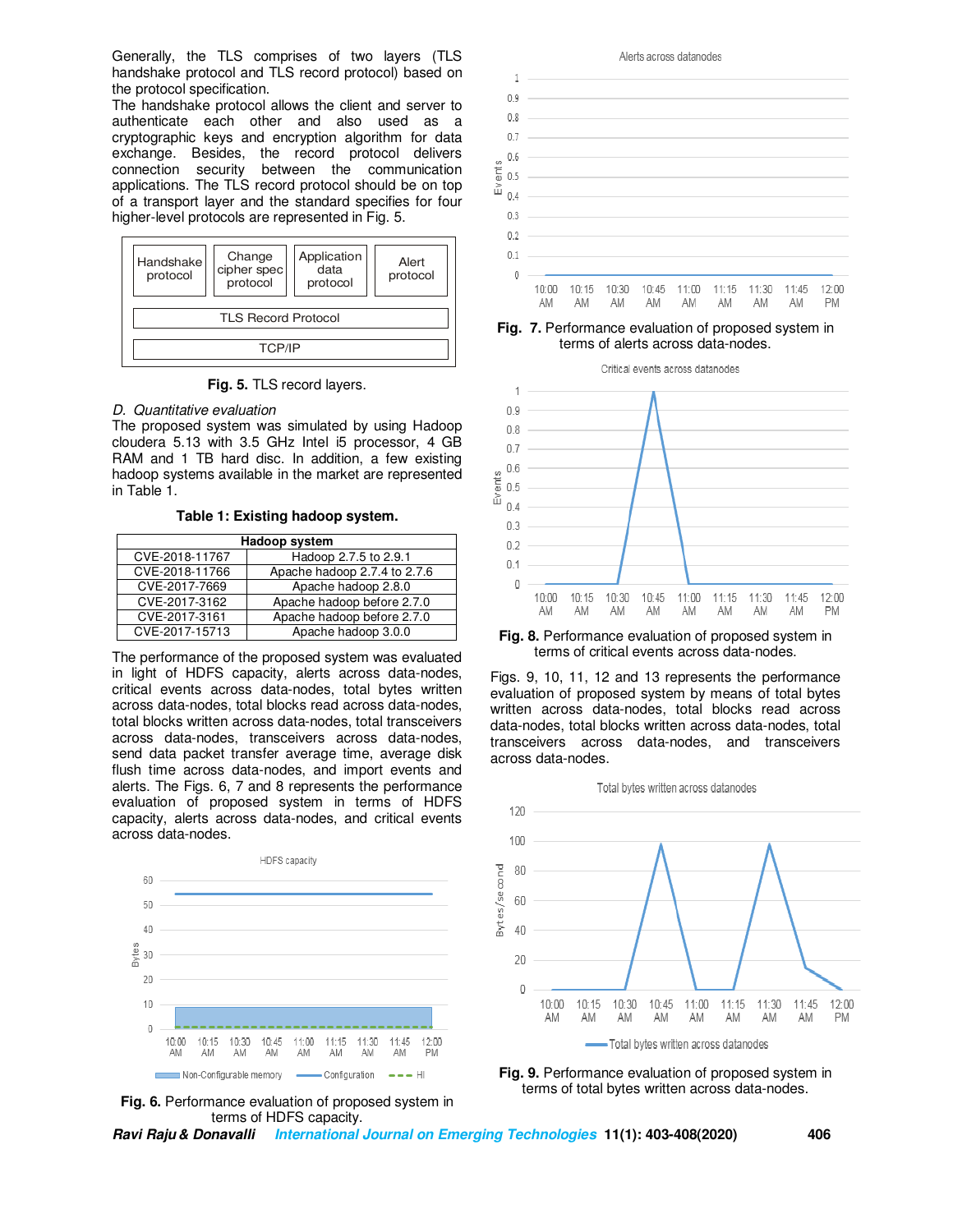

**Fig. 10.** Performance evaluation of proposed system in terms of total blocks read across data-nodes.



**Fig. 11.** Performance evaluation of proposed system in terms of total blocks written across data-nodes.



**Fig. 12.** Performance evaluation of proposed system in terms of total transceivers across data-nodes.



**Fig. 13.** Performance evaluation of proposed system in terms of total transceivers across data-nodes.

Figs. 14, 15 and 16 represents the performance evaluation of proposed system by means of send data packet transfer average time, average disk flush time across data-nodes and import events and alerts.



**Fig. 14.** Performance evaluation of proposed system in terms of send data packet transfer average time.



**Fig. 15.** Performance evaluation of proposed system in terms of average disk flush time across data-nodes.



**Fig. 16.** Performance evaluation of proposed system in terms of import events and alerts.

### **V. CONCLUSION**

In recent periods, Hadoop is the most popular platform for processing big-data, because it includes the advantages like fast speed, low costs and easy convenience. Nowadays, Hadoop is extensively utilized in private and government sectors, where its security is considered to be a major issue. In this research paper, a new authentication system was proposed for the clients in order to analyze the data security problems in the Hadoop system. The proposed system utilized TLS encryption along with Kerberos authentication system for protecting the data that stored in HDFS from replay and data attacks. Usually, the Kerberos protocol utilizes

**Ravi Raju & Donavalli International Journal on Emerging Technologies 11(1): 403-408(2020) 407**